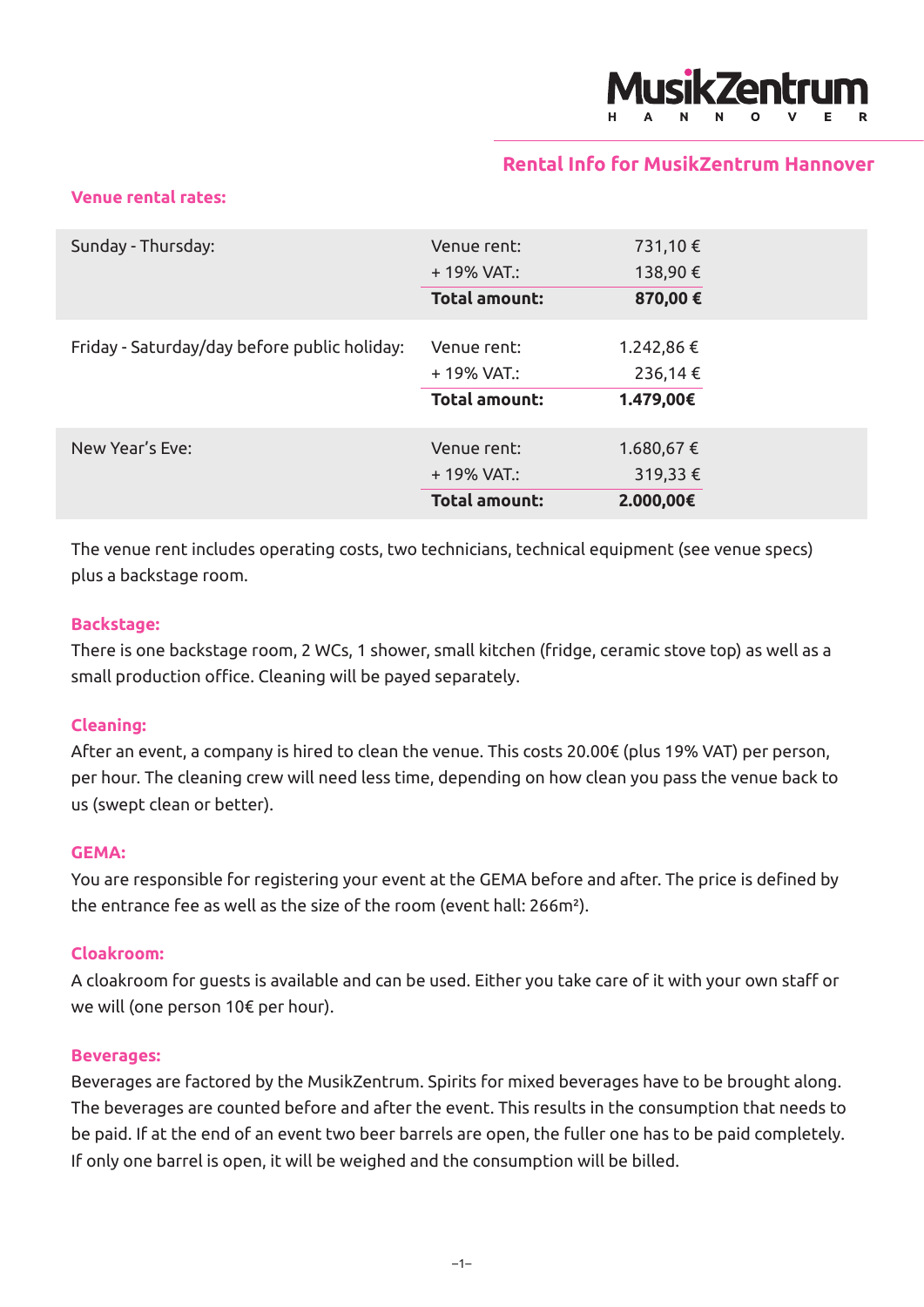## **Bar:**

The bar staff will either be provided by the promoter or by us (10€ per person per hour). Though there has to be at least one person who is familiar with the beer dispense system (changing the barrels, etc.). A deposit must be paid on all bottles, mugs, glasses and coffee cups. The MusikZentrum does not provide towels, change, a checkout, coffee or coffee machine.

# **Checklist after an event:**

All cups, mugs, glasses and coffee cups must be cleaned. Turn off the ice machine and clean it. "Spülboy" must be disassembled and cleaned. Wipe all surfaces (beer dispensing unit, counter, shelves). Do not leave any waste in the sink; clean the sink Throw all trash in the trash cans, empty the trash cans and ashtrays. Place all bottles in the correct crates. Put bottles without deposit (e.g. Rigo, Champagne) into the waste glass box. Fill up all refrigerators according to the labels.

If the tasks mentioned above have not been fully completed, each started hour of cleaning will be charged with 25€ + 19% VAT.

## **Expenses:**

The fixed costs (renting, bond) have to be paid in advance. Any additional costs (beverage consumption, cleaning, possibly material damage etc.) will be invoiced after the event.

## **Security:**

The security staff, 3-4 people, including at least one female, has to be provided by the organizer.

## **Organizers insurance:**

The organizer has to be able to present an organizers insurance before the event.

**Musik Zentrum**